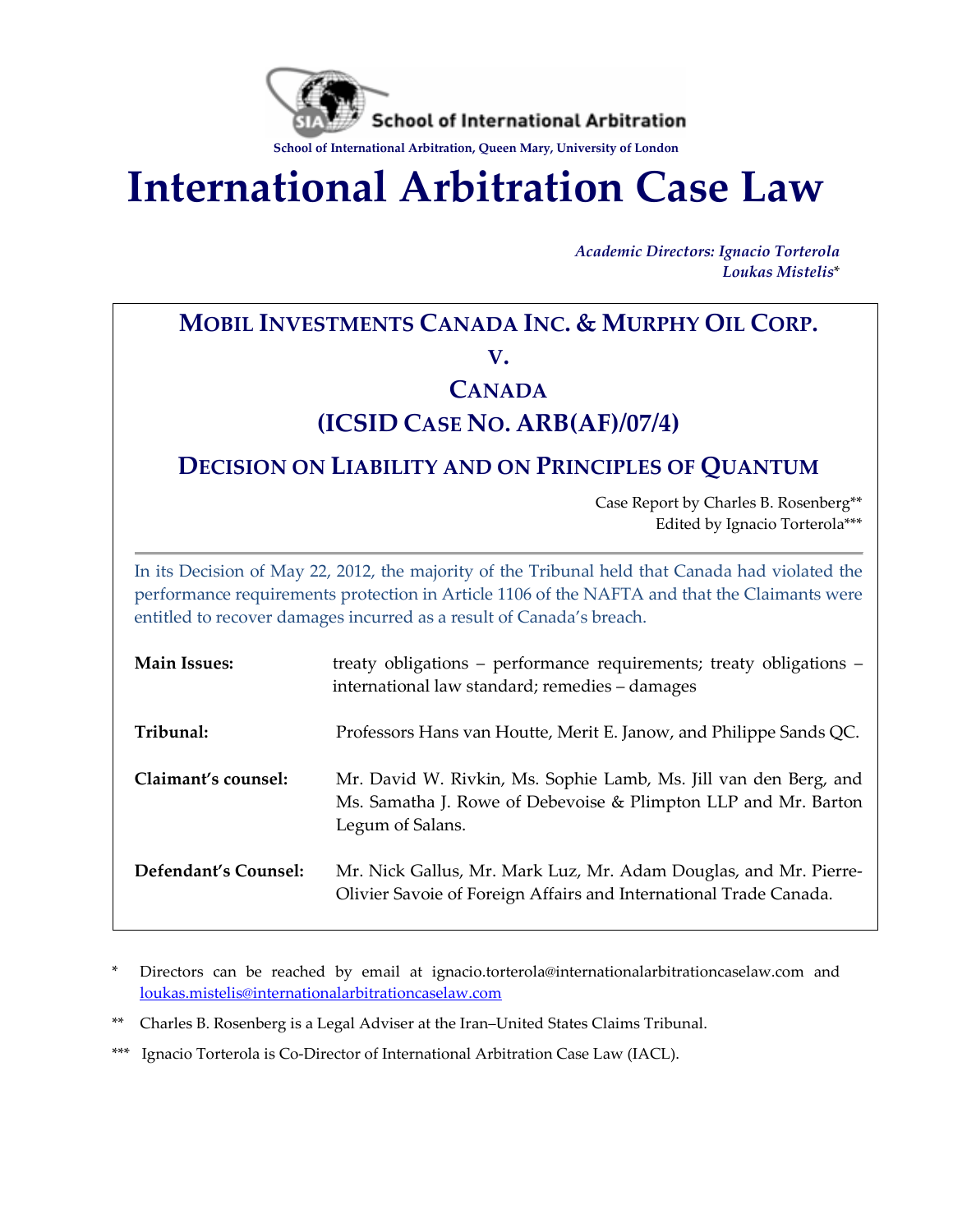## *Digest*

## *1. Facts of the Case*

Mobil Investments Canada Inc. and Murphy Oil Corporation (the "Claimants") were minority shareholders in the Hibernia and Terra Nova petroleum development projects (the "Projects") off the coast of Newfoundland and Labrador in Canada. Hibernia was the first and largest offshore oil project in Newfoundland and Labrador.

The Canada-Newfoundland Offshore Petroleum Board (the "Board") regulates oil development projects in the Province of Newfoundland and Labrador. Operators of offshore oil projects wishing to exploit a field in the area must submit proposals subject to approval by the Board, which consist of: (i) a Development Plan concerning the general approach of developing an oil field; and (ii) a Benefits Plan explaining the process by which benefits would accrue to Canada and Newfoundland and Labrador. A Benefits Plan must contain a proposal for research and development ("R&D") and education and training ("E&T") expenditures to be carried out in Newfoundland and Labrador.

The Board is authorized to adopt guidelines with respect to the application and administration of the Benefits Plan requirement. In 2004, the Board issued the Guidelines for Research and Development Expenditures ("2004 Guidelines"), which were the first guidelines to directly address R&D expenditure at the production phase of a petroleum project and to require fixed amounts of expenditures to be made. The required amount of R&D expenditures for a specific period is determined on the basis of a benchmark derived from Statistics Canada reports on R&D spending by oil and gas companies in Canada.

The Claimants allege that the 2004 Guidelines are more restrictive and onerous than the provisions of existing agreements requiring the Claimants to undertake certain minimum R&D expenditures.

## *2. Legal Issues Discussed in the Award*

*(a) Liability*

#### *(i) Minimum Standard of Treatment (Article 1105)*

The Tribunal held that there was no violation of the minimum standard of treatment protection in Article 1105 of the NAFTA because: (i) there was an absence of evidence indicating that the Claimants were "induced to make their investments by clear and explicit representations" in relation to any future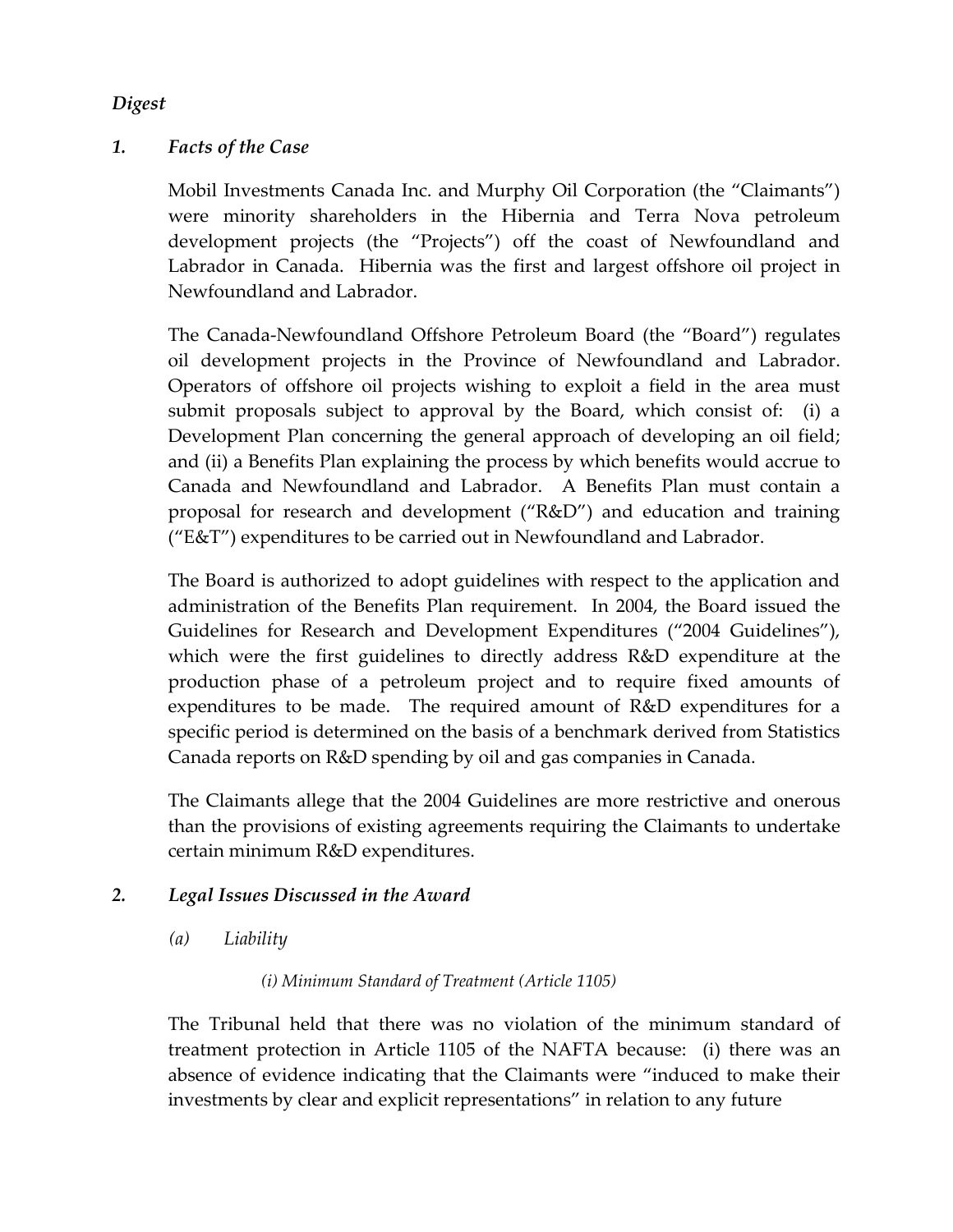change to the regulatory framework or the Benefits Plans; and (ii) the Respondent's behavior was not "arbitrary, grossly unfair, unjust or idiosyncratic, or discriminatory, or involved a lack of due process leading to an outcome which offends judicial propriety." (¶¶ 170-71).

The Tribunal was unable to find that any promises were made by the federal or provincial governments or the Board either expressly or by a pattern of behavior such as to give rise to a representation that there would not be changes to the regulatory regime. The Tribunal rejected the Claimants' argument that the 1986 and 1987 Benefits Plans amounted to agreements in the nature of a contract, and that it was implicit in those agreements that there would be no changes to the Benefits Plans of the kind that were later adopted. After noting that "the Claimants are prudent and experienced investors . . . [and therefore] must have carefully considered the regulatory framework before proceeding," the Tribunal ruled that the Claimants were unable to show that in some way they were induced into making the investment by certain promises. (¶ 158).

#### *(ii) Performance Requirement (Article 1106)*

The Tribunal held that the spending on R&D and E&T pursuant to the 2004 Guidelines are performance requirements within the meaning of Article 1106 of the NAFTA, which prohibits the imposition of certain performance requirements in connection with the establishment, acquisition, expansion, management, conduct or operation of an investment.

As a preliminary matter, the Tribunal found that R&D and E&T constitute "services" within the meaning of Article  $1106(1)(c)$  of the NAFTA even though Article 1106 does not refer specifically to R&D and E&T. The Tribunal reasoned that the ordinary meaning of the term "services" is broad enough to encompass R&D and E&T. The Tribunal rejected the Parties' references to U.S. and Japanese BITs, UNCTAD reports, the draft Multilateral Agreement on Investment, and the Canada-U.S. Free Trade Agreement, reasoning that such texts "are in some instances of only limited relevance, and in other instances, are of no relevance for the purpose of interpreting or confirming the NAFTA text:" (¶ 232)

These agreements and sources are not the NAFTA, they did not involve entirely the same parties to the negotiation, at times raised inter-temporal discontinuities, and the extent to which they did or did not influence the NAFTA parties in the preparation of the NAFTA text is not well established. Moreover, the purposes of these agreements are not identical to that of the NAFTA, for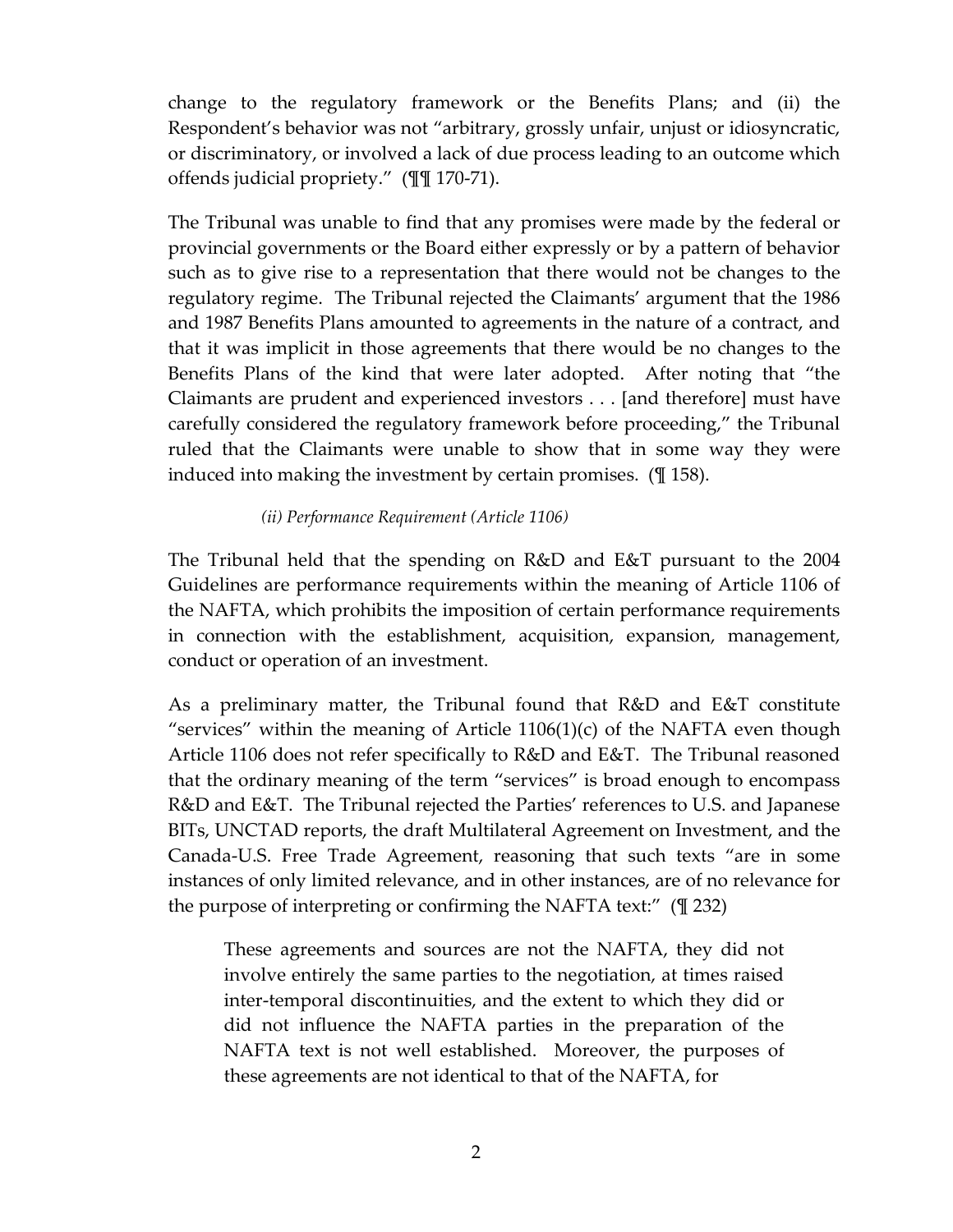example, BITs are focused on investment related matters, while the NAFTA's performance requirements in Article 1106 are part of a larger treaty that is focused primarily on international trade. (¶ 230).

The Tribunal also rejected Canada's argument that the 2004 Guidelines do not contain the requisite compulsion to run afoul of Article 1106, which refers to a "*requirement* to purchase, use or accord a preference to goods produced or services provided in its territory or to purchase goods or services from persons in its territory." The Tribunal found ample evidence of the requisite degree of compulsion for the purposes of Article 1106, concluding that "the 2004 Guidelines are designed to ensure that expenditure for R&D and E&T services occur in the Province, and thereby implying a legal requirement for the purposes of Article 1106." (¶ 242). The Tribunal reasoned that it is difficult "to see how the operators could, in reality, be required to spend millions of dollars on R&D and E&T in the Province without in practice being required to purchase, use, or accord a preference to domestic goods or services." (¶ 238).

Accordingly, the Tribunal held that, subject to the requirements of Article 1108 of the NAFTA, the R&D and E&T requirements of the 2004 Guidelines constitute a prohibited performance requirement under Article 1106 of the NAFTA.

## *(iii) Reservations and Exceptions (Article 1108)*

Having found that the requirements imposed by the 2004 Guidelines are performance requirements subject to Article 1106(1), the Tribunal proceeded to determine whether these non-conforming measures are exceptions covered by Article 1108(1), which provides that Article 1106 does not apply to certain nonconforming measures. The majority concluded that in the context of the NAFTA reservation, the 2004 Guidelines are inconsistent with the Canada-Newfoundland Atlantic Accord Implementation Act (the "Federal Accord Act"), the Hibernia and Terra Nova Benefits Plans, and related Board Decisions.

As a preliminary matter, the Tribunal noted that it was guided by the principles of interpretation set forth in Articles 31 and 32 of the Vienna Convention on the Law of Treaties ("VCLT"). The Tribunal deemed it necessary to carefully examine the scheme established by NAFTA with regard to two distinct types of instruments: "measures" and "subordinate measures," as reflected in Article 1108, Annex I, and Canada's Article 1108 reservation.

The Tribunal noted that Article 1108(1)(a) excludes from the application of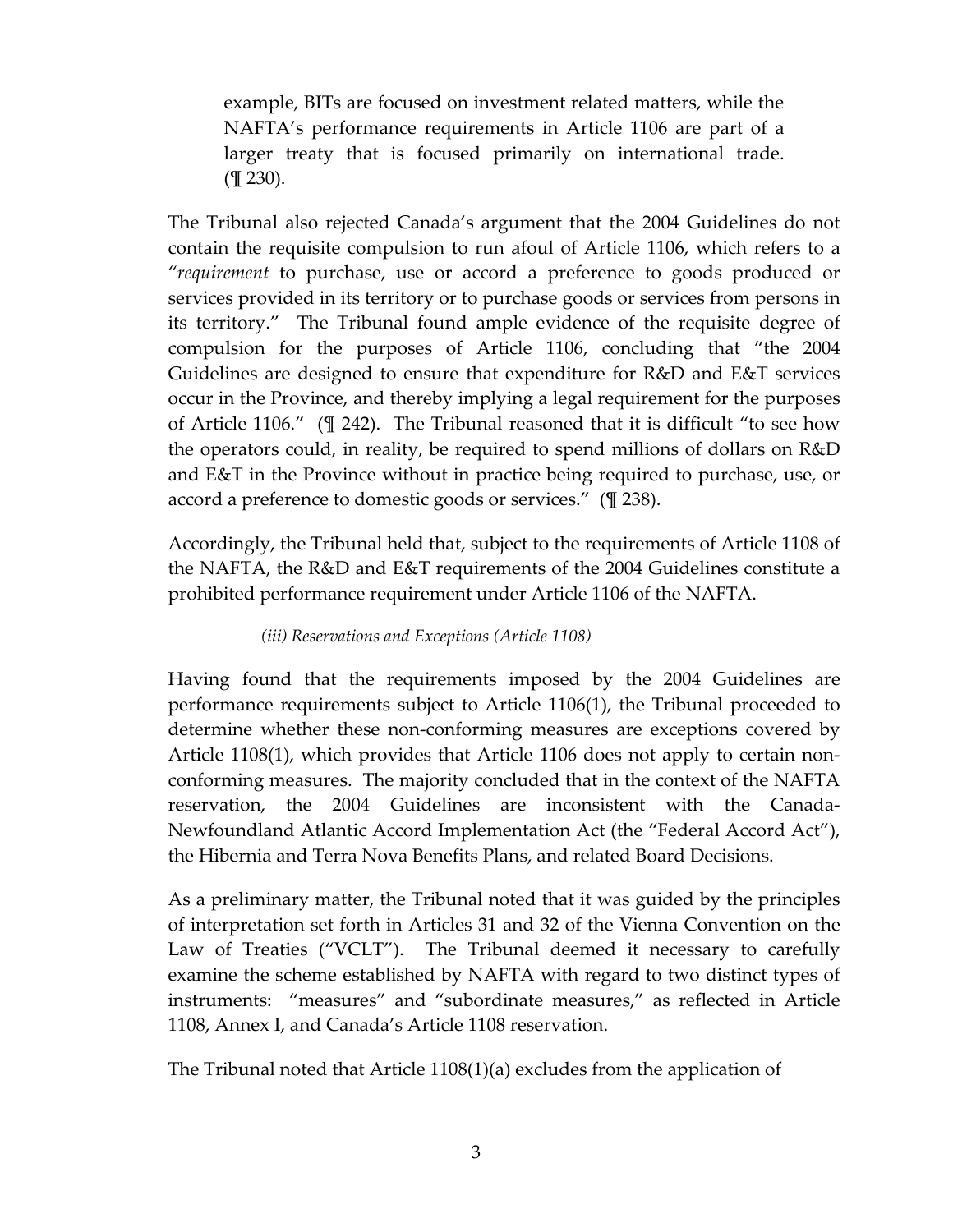Article 1106 any "existing non-conforming measure," which in this case is the measure maintained by Canada at the federal level as at 1 January 1994: the Federal Accord Act, which requires in Section 45(3) that "benefits plan[s]  $\dots$ ensure that . . . expenditures shall be made for research and development to be carried out in the province, and for education and training to be provided in the Province." The Tribunal recognized that Section 45 of the Federal Accord Act is an "existing non-conforming measure" within the meaning of Article 1108(1)(a). However, with respect to Section 151.1 of the Federal Accord Act, which addresses the publication of guidelines (including the 2004 Guidelines), the Tribunal held:

If the Board issues an instrument called 'guidelines', then in the Tribunal's view, the threshold evaluation will be as to whether those particular guidelines are actually designed to give effect to Sections 45, 138 or 139 of the Federal Accord Act, as stated in Section 151.1. If the content and subject matter of any such guideline is directed to the application and administration of Section 45, including the expenditure requirement contained in Benefits Plans, the Tribunal is of the view that such guidelines are covered by the reservation.

To say that a new subordinate measure, taken in the form of guidelines, to further implement Section 45, is subject to the reservation does not however insulate it from review and challenge. Importantly, whether a *particular* set of guidelines are covered or not by the reservation and consistent with the NAFTA, will require an evaluation to determine whether those particular guidelines meet the legal standards articulated in Annex I. (¶¶ 280- 81).

The Tribunal then found that a "subordinate measure" forms part of a reservation made by a NAFTA Party with respect to existing measures that do not conform with obligations imposed by Article 1106. The Tribunal agreed with the Parties that the Hibernia and Terra Nova Benefits Plans were "subordinate measures adopted or maintained under the authority of and consistent with the [Federal Accord] Act." (¶ 286). The Tribunal clarified that a "subordinate measure" that has been "adopted" within the meaning of Paragraph 2(f) of Annex I refers to a subordinate measure adopted *before or after* the NAFTA came into force.

The Tribunal next addressed whether the 2004 Guidelines constitute a "new subordinate measure" that is covered by Canada's reservation, with the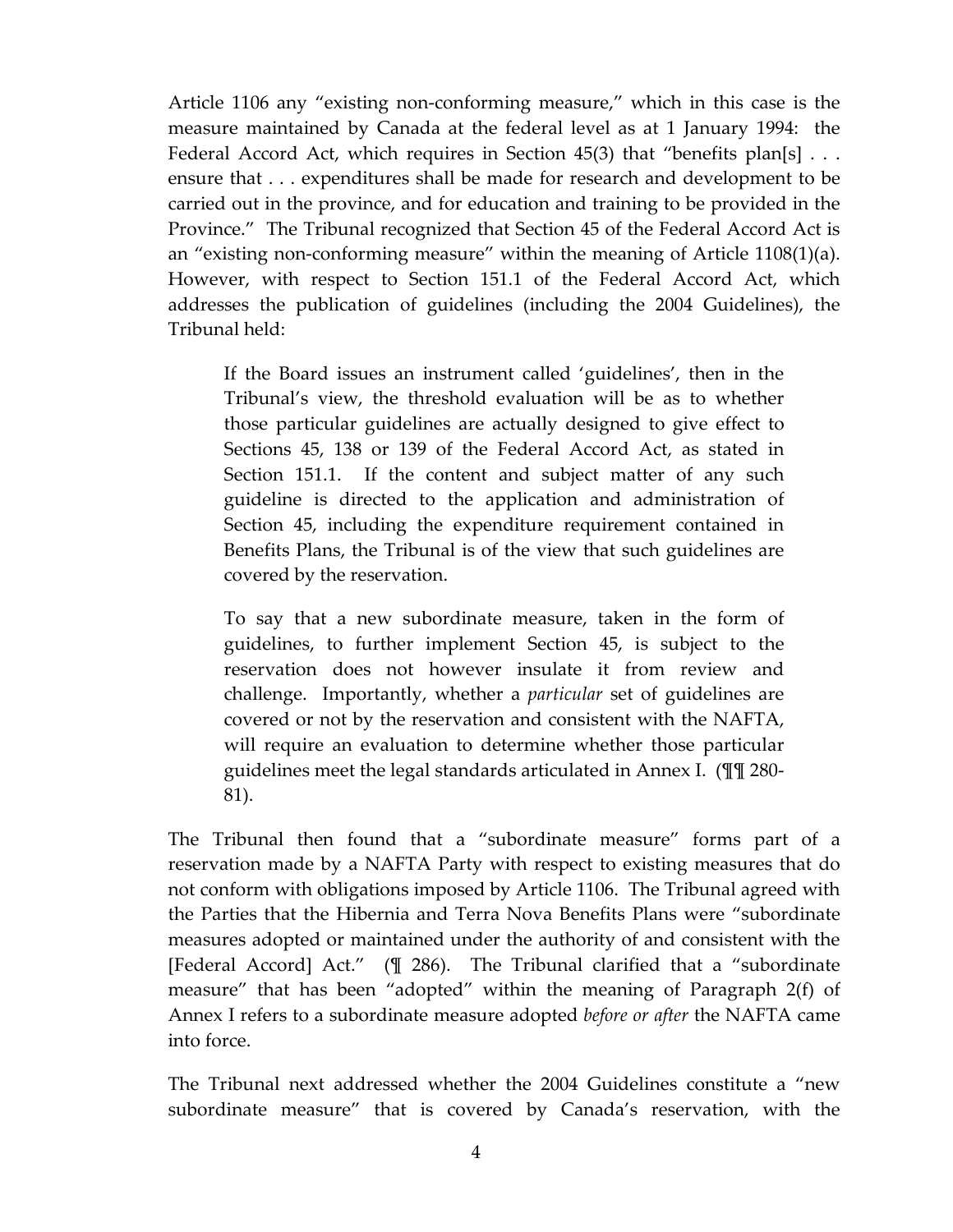consequence that the obligations set forth in Article 1106 do not apply to them. The Tribunal assessed whether "the measure" referenced in Paragraph 2(f)(ii) of Annex I means for purposes of this dispute: (i) the Federal Accord Act; or (ii) the Federal Accord Act together with existing and new "subordinate measures" that meet the conditions of paragraph 2(f)(ii) (i.e., the Hibernia and Terra Nova Benefits Plans). According to the majority of the Tribunal:

[T]he ordinary meaning of these words is quite clear; a measure (in this case the Federal Accord Act) includes a subordinate measure that meets certain criteria, namely, that it is adopted or maintained under the authority of, and is consistent with, the measure.

In this dispute, the measure cited in the Measures element is the Federal Accord Act, which contains the existing non-conforming provisions, most specifically the provision that Benefits Plans shall ensure that expenditures will be made for research and development to be carried out in the Province, and for education and training to be provided in the province. The Hibernia and Terra Nova Benefits Plans and the Board Decisions adopting those Benefits Plans are subordinate measures introduced for particular investment projects and adopted pursuant to the reserved measure, the Federal Accord Act. The 2004 Guidelines are a new subordinate measure that introduced further spending requirements with respect to research and development and education and training in the Province. In our view, under a proper interpretation of paragraph 2(f) of the interpretative note, the new subordinate measure, the 2004 Guidelines, is to be textually and logically evaluated with respect to the reserved measure and the existing subordinate measures that meet the criteria of paragraph 2(f). (¶¶ 324-25).

The Tribunal continued by determining the meaning of the phrase "under the authority of  $\ldots$  the measure" in Paragraph 2(f)(ii). The majority concluded that this phrase "requires consideration of the subordinate measure with the reserved measure [and] [w]hether it also requires consideration of other subordinate measures with the reserved measure turns on the facts of the case." (¶ 331). The majority reasoned:

On the facts we have before us, the Hibernia and Terra Nova Benefits Plans and related Board Decisions are "under the authority" of the Federal Accord Act. The 2004 Guidelines are also issued pursuant to the Federal Accord Act. It clearly makes no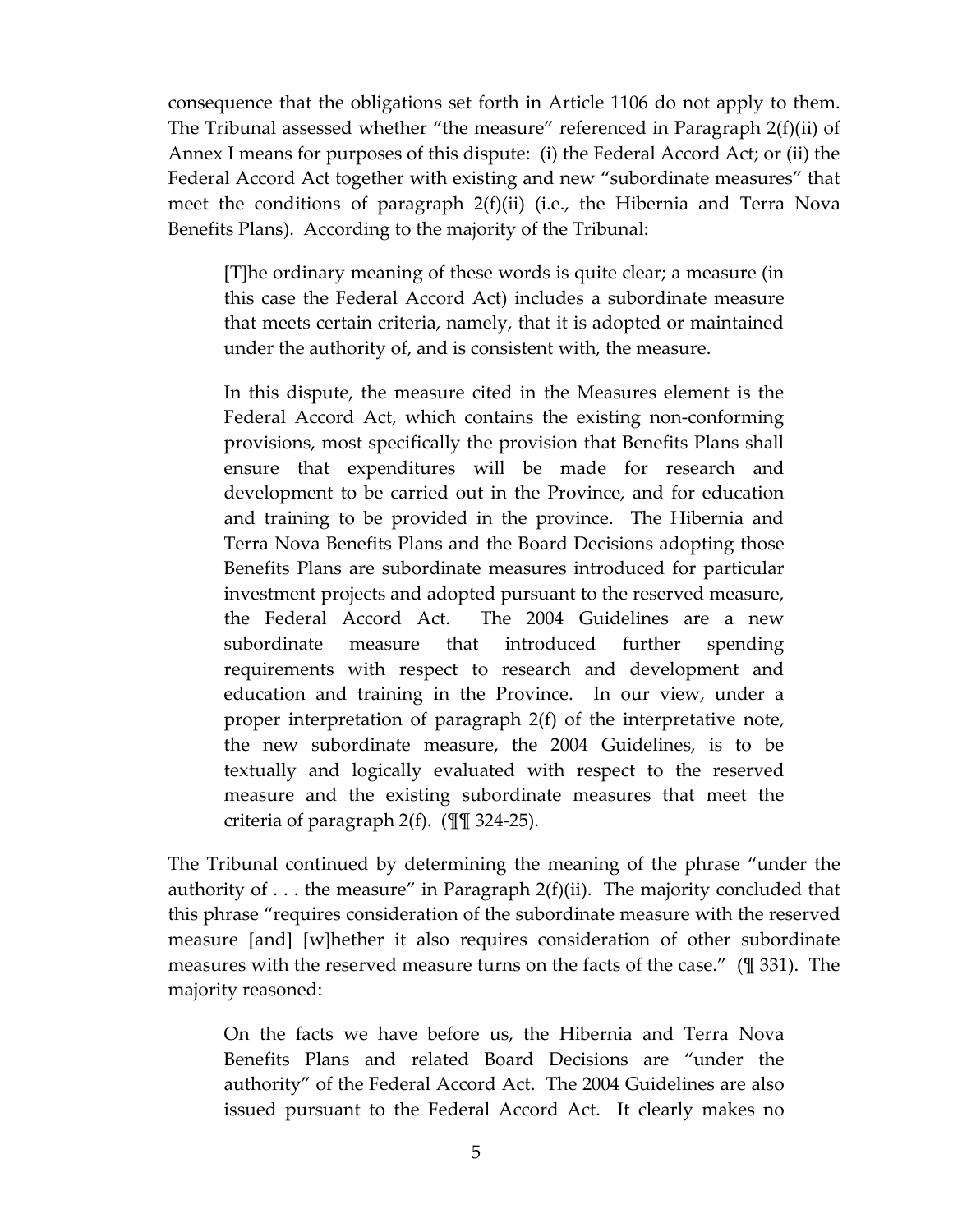sense to suggest that the 2004 Guidelines, which are measures of general application, have to be "under the authority" of the Hibernia and Terra Nova Benefits Plans and Board Decisions, which are subordinate measures that apply to particular investment projects. Both sets of subordinate measures are authorized separately by the Federal Accord Act in a vertical relationship to that Act, but are not in a vertical relationship with each other. (¶ 330).

The majority further clarified that once a subordinate measure meets the test of authority and consistency under paragraph 2(f), it then can become part of the legal framework of "the measure" for purposes of evaluating new subordinate measures. Accordingly, the majority determined that for purposes of this dispute, in order to determine whether the 2004 Guidelines are covered by Canada's Annex I reservations, the Tribunal shall examine whether the 2004 Guidelines were adopted under the authority of and consistent with the Federal Accord Act, as well as the subordinate measures in this case (i.e., the Hibernia and Terra Nova Benefits Plans and related Board Decisions).

The Tribunal next turned to the application of the standard to the 2004 Guidelines. First, the Tribunal held that whether a "subordinate measure" has been adopted under "the authority of . . . the measure" is a matter of domestic law (in this case, Canadian law). The Tribunal concluded that the 2004 Guidelines were adopted under the authority of the reserved non-conforming measure, namely Sections 45 and 151.1 of the Federal Accord Act. The Tribunal did not question the 2008 ruling of the Court of Appeal of the Supreme Court of Newfoundland and Labrador that had held that as a matter of Canadian law the Board had acted reasonably in exercising its authority to apply the 2004 Guidelines to the Projects. The Tribunal then turned to the issue of consistency with the measure, finding that "consistency" cannot be determined exclusively by the national law of the Party adopting the subordinate measure. The criterion "consistent with" is set forth in a treaty and must be determined with reference to the rules of international law. In other words, the determination of consistency must be by reference to both the national law governing the measure and the NAFTA.

Against this backdrop, the majority addressed whether the 2004 Guidelines are "consistent with" the Federal Accord Act and the Board Decisions, with respect to the Hibernia and Terra Nova Benefits Plans, within the meaning of the NAFTA. The majority explained that it must compare two sets of measures: on the one hand, the reserved measure (the Federal Accord Act) and the existing subordinate measures (the Hibernia and Terra Nova Benefits Plans and related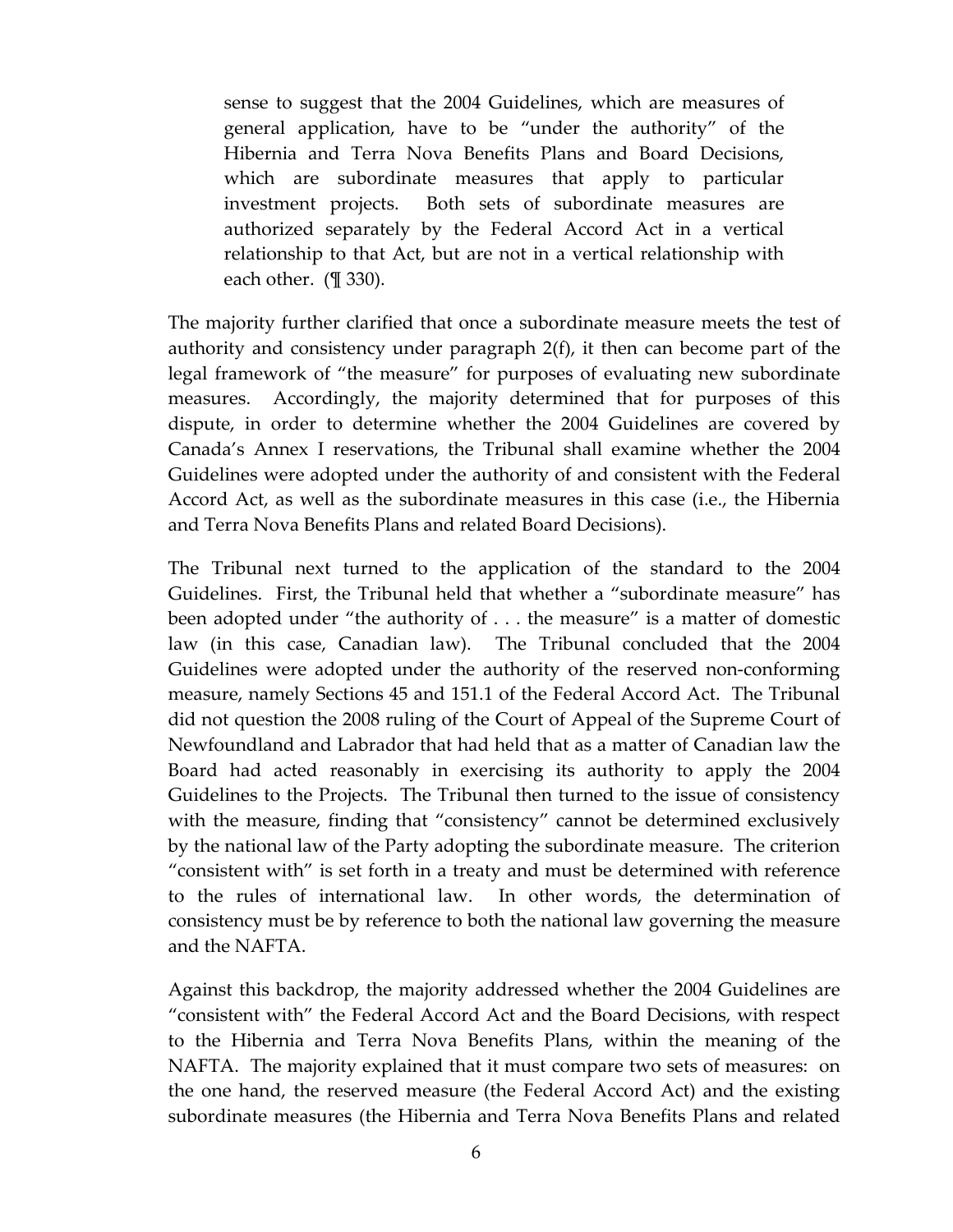Board Decisions) and, on the other hand, the new subordinate measures (the 2004 Guidelines).

The majority clarified that the dispute between the Parties is whether the additional requirements that were introduced in the 2004 Guidelines alter the expenditure requirements such that the 2004 Guidelines are not consistent under the NAFTA with the reserved measure and the existing subordinate measures. The majority first remarked that it was unable to conclude that a mere change of methodology is *per se* inconsistent with the Federal Accord Act:

Instead, one must evaluate whether and how the 2004 Guideline methodology differs from the approach outlined in the reserved portion of the Federal Accord Act . . . and whether those changes are imposing such additional burdens that are of an inhospitable, inharmonious, incompatible, contradictory nature, and are otherwise inconsistent with the existing legal framework. (¶ 394).

The majority then noted that unlike earlier guidelines that identified particular projects or priorities, the 2004 Guidelines introduced a specific formula to determine the target amount of expenditure that must be spent on R&D and E&T in the province. This formula is based on an average level of spending in the industry in Canada and is not based on the particular needs or history of the Projects. According to the majority:

The particular approach contained in the 2004 Guidelines has introduced expenditure requirements, reporting requirements, and financial administrative adjustments that result in a set of additional obligations with respect to the Hibernia and Terra Nova projects that are different in nature and degree than those previously applied to these investment projects. Examining all of these attributes together, the Majority is of the view that the changes that have been introduced and applied to Hibernia and Terra Nova amount to more than mere changes in the methodology, but in fact reflect a fundamentally different approach to compliance, compared to the Federal Accord Act and the Hibernia and Terra Nova Benefits Plans. (¶ 398).

The majority next found that the mere fact that additional expenditures may be imposed does not make the 2004 Guidelines inconsistent with the reserved and subordinate measures for purposes of the NAFTA since there is no specific benchmark against which to evaluate the required expenditures; the Federal Accord Act is silent as to the amounts that are to be expended in relation to a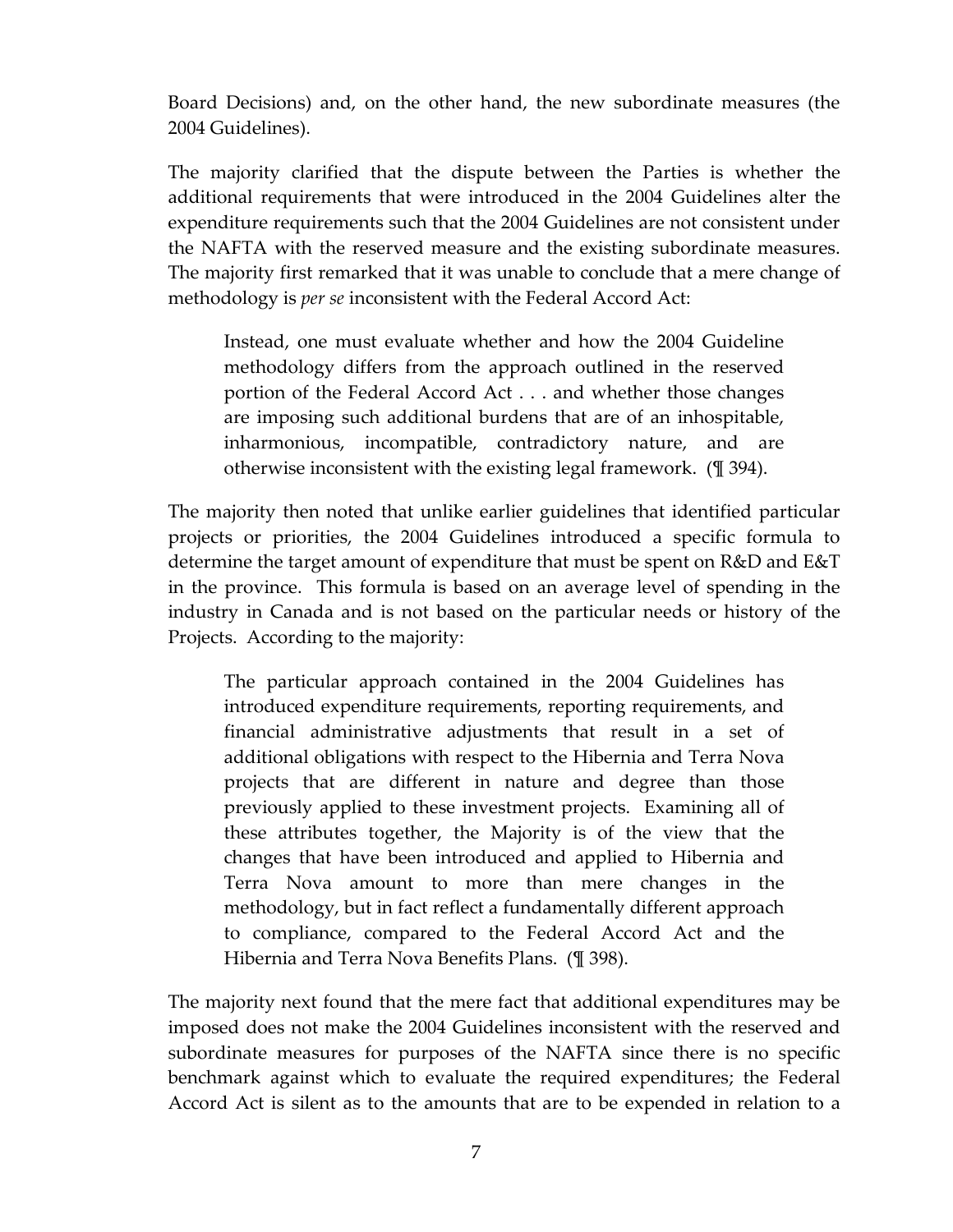Benefits Plan. However, after noting that the task of the Tribunal is to evaluate the nature of the reserved measure in light of the subsequent measure and come to a judgment as to whether the burden introduced by the new subordinate measure is of such a degree as to make it incompatible with the reserved measure, the majority held:

In our view, the additional spending requirement . . . involves expenditures of millions of dollars beyond that which would have likely been spent but for the 2004 Guidelines. This additional financial burden *taken in combination* with the other new reporting, pre-authorization requirements, and new funding mechanisms of the 2004 Guidelines, amount to substantial adjustments to the regulatory framework, as compared with the framework that was in place pursuant to the Federal Accord Act, the Hibernia and Terra Nova Benefits Plans and related Board Decisions. Thus the Majority is of the view that the effect of the 2004 Guidelines bespeaks a set of requirements to purchase, use or accord a preference to local goods and services that have undergone a substantial expansion as compared with the earlier legal framework. (¶ 401).

Accordingly, the majority concluded that "the 2004 Guidelines render the local content regime that arises, more non-conforming with Article 1106 than was the case when the measures that applied to the Projects were defined by the Federal Accord Act, the Hibernia and Terra Nova Benefits Plans, and related Board Decisions." (¶ 409). In other words, the 2004 Guidelines as applied to the Projects significantly alter the legal obligations required of the Claimants in such ways as to render the local content regime more contradictory and incompatible with Article 1106. However, the majority clarified that its conclusion was only with respect to the Claimants' interests in the Projects: "[w]e have not been asked to address the implications for other investors in these projects . . . which could have a different set of applicable measures, and hence we do not do so." (¶ 412).

#### *(b) Damages*

The majority then proceeded to examine the Claimants' claim for compensation for incremental expenditures that will arise as a result of the introduction of the 2004 Guidelines and their application for the period from 2004 until 2036.

As a preliminary matter, the majority observed that a breach giving rise to future and prospective damage may, in general terms, fall within Article 1116. The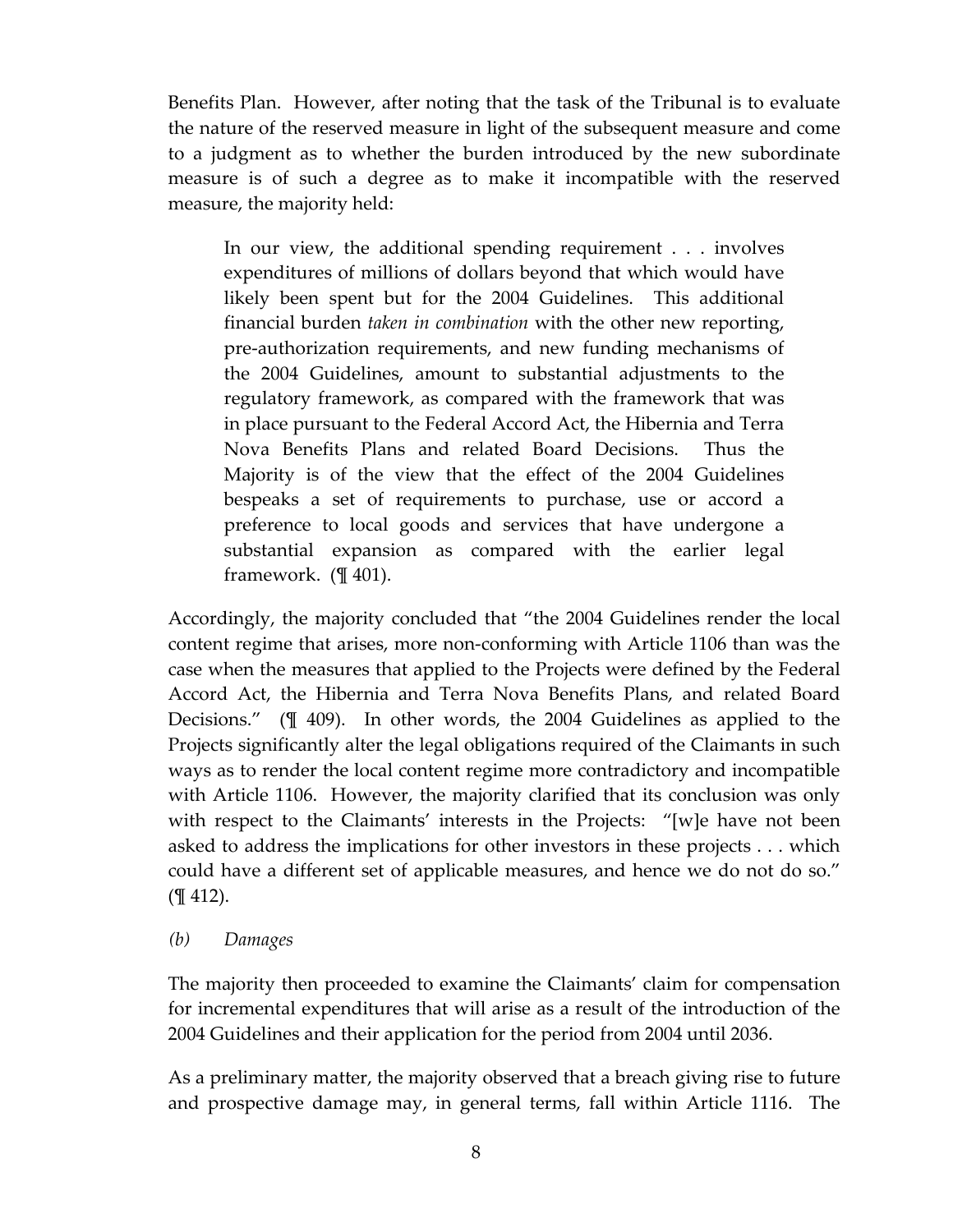majority thus concluded that Article 1116(1) does not as a jurisdictional matter preclude the Tribunal from deciding on appropriate compensation for future damages.

The majority further clarified that the Claimants do not have to prove the quantum of damages with absolute certainty: a "sufficient degree" of certainty or probability is sufficient. The majority held that it shall apply the standard of "reasonable certainty" to determine whether the Claimants have established their case with respect to the amount of damages incurred as a result of the 2004 Guidelines. For the purposes of determining the quantum of damages, the majority will consider that "actual damages occur when there is a firm obligation to make a payment and there is a call for payment or expenditure, or the occurrence of payment or expenditure has transpired." (¶ 440).

The majority concluded by inviting the Claimants to submit further evidence on any "actual" damages incurred because of the application of the 2004 Guidelines.

# *(c) Partial Dissenting Opinion*

Professor Philippe Sands QC dissented from certain paragraphs in the Award in relation to Article 1108, as well as from the entire section on damages. In short, Professor Sands concluded that the 2004 Guidelines and their application to the Projects are to be assessed for consistency and lawfulness under the NAFTA exclusively by reference to the Federal Accord Act. Accordingly, since they are consistent with the requirements of the Federal Accord Act, they are covered by Canada's reservation to Article 1106.

The primary issue of disagreement between the majority and the dissent was the meaning of the phrase "the measure" in Article 1108(1), which provides that Article 1106 does "not apply to (a) any existing non-conforming measure that is maintained by (i) a Party at the federal level, as set out in its Schedule to Annex I or II." The dissent was unable to agree that the phrase "the measure" should encompass the totality of a legal framework that applies to a project at the moment before a new subordinate measure is adopted.

The dissent criticized the majority's approach for necessarily leading to the result that the identification of the "measure" by reference to which an assessment as to "authority" and "consistency" is to be made will not be a constant or fixed point. Instead "authority" and "consistency" are to be assessed under the majority's approach by reference to a continually evolving standard as new subsidiary measures are adopted. The dissent predicted that "[o]ver time it is inevitable

*that this will give rise to significant practical difficulties: since there is no NAFTA*